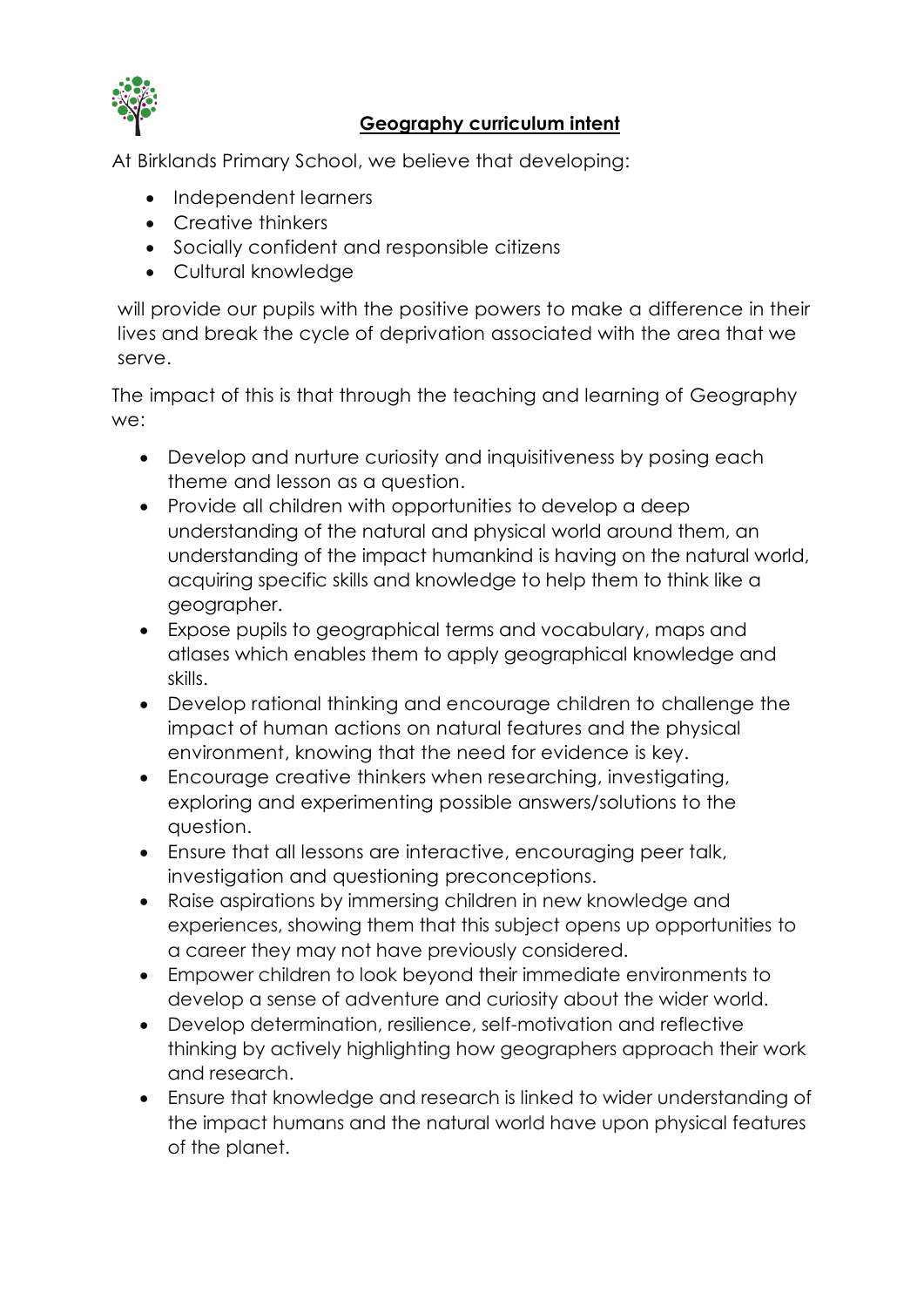

As a school, we have agreed that Geography coverage will be taught as a block unit of work to enable deeper thinking and broader understanding. Units of work and lessons are planned and delivered in accordance with Rosenshine's principles of instruction. The knowledge should therefore be memorable and transferable.



Knowledge is a prerequisite to the development of skills. Knowledge acquisition should be revisited in order to be embedded. Each geography lesson will begin with a retrieval activity linked to prior learning. By interweaving prior knowledge, we aim to ensure that the learning becomes secure.